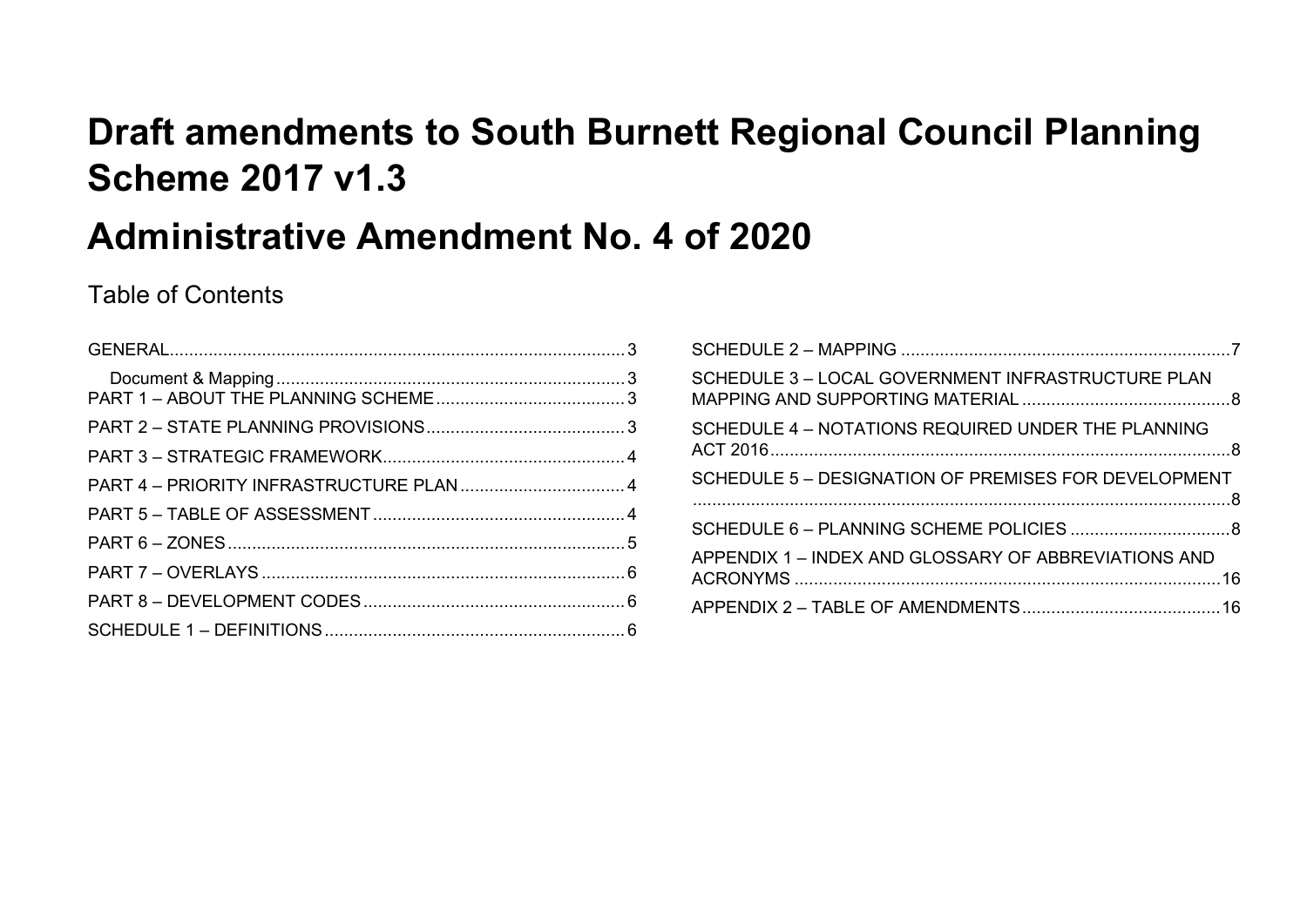- **Notes**:
	- In the "Planning scheme page & page no." column, page numbers mentioned below relate to page numbers in the Track change version of 1.3
	- In the "Proposed amendment" column, *italicised text* is an amendment instruction only this text does not appear in the planning scheme
	- In the "Proposed amendment" column, red strikethrough text is text to be deleted from the planning scheme
	- In the "Proposed amendment" column, blue text is new text to be included in the planning scheme
	- Statutory Instrument Minister's Guidelines and Rules under the *Planning Act 2016* Chapter 2 Minister's rules for amending a planning scheme for section 20 of the Act (Part 1 – Administrative amendment, Page 6) define Administrative Amendments as follows:

## **Minister's Guidelines and Rules – Schedule 1**

- 1. For Chapter 2, Part 1, an **administrative amendment** is an amendment that
	- (a) the local government is satisfied corrects or changes
		- i. an explanatory matter about the instrument;
		- ii. the format or presentation of the instrument;
		- iii. a spelling, grammatical or mapping error in the instrument that does not materially affect the remainder of the instrument;
		- iv. a factual matter incorrectly stated in the instrument;
		- v. a redundant or outdated term in the instrument;
		- vi. inconsistent numbering of provisions in the instrument;
		- vii. cross-references in the instrument; or
	- (b) the local government makes to
		- reflect an amendment to the regulated requirements under the Planning Act and used in the planning scheme; or
		- ii. amend a statement that a regional plan or the SPP is appropriately integrated, in whole or in part, in the planning scheme, if the Minister has advised the local government that the planning scheme appropriately integrates the regional plan or the SPP.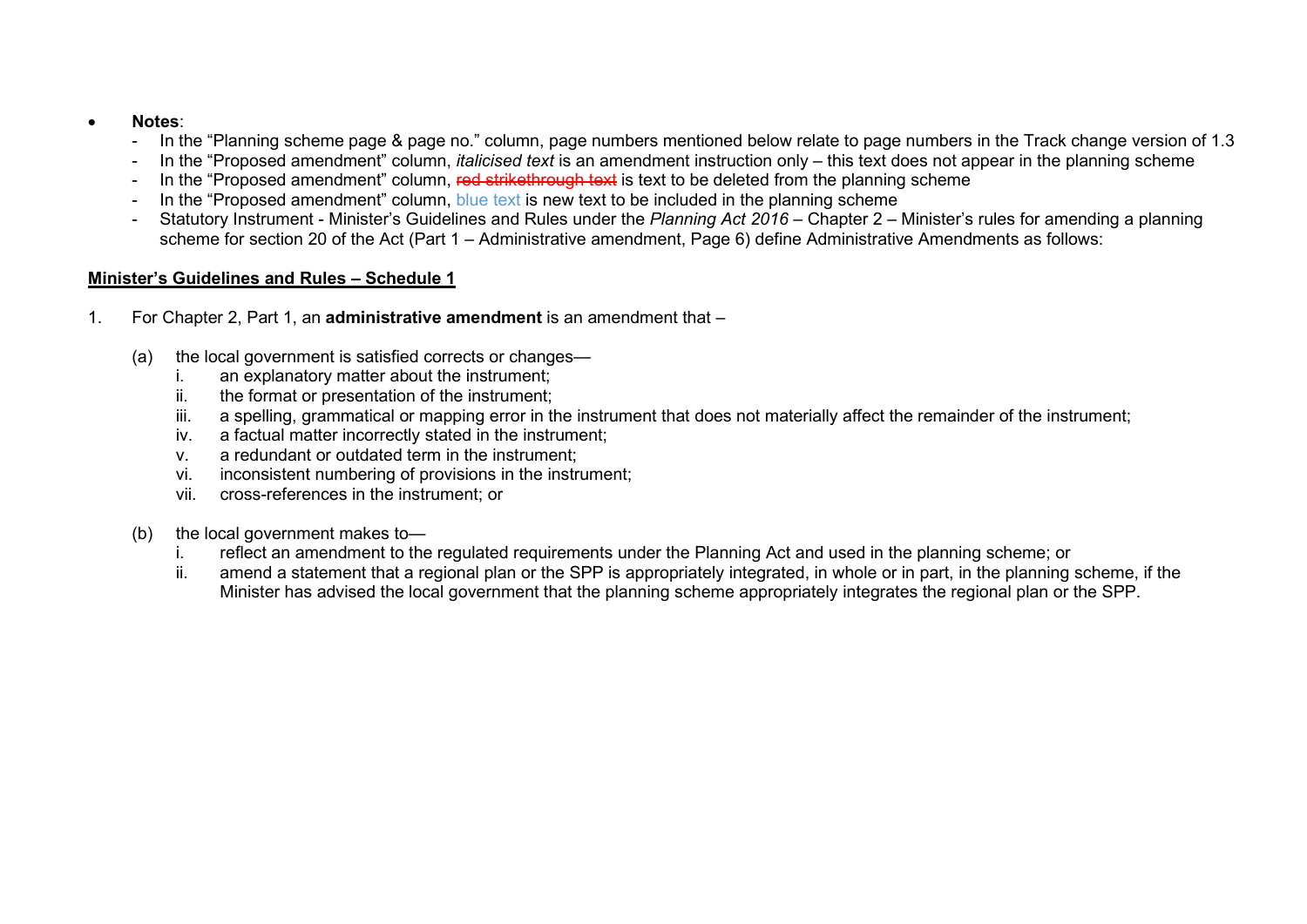<span id="page-2-3"></span><span id="page-2-2"></span><span id="page-2-1"></span><span id="page-2-0"></span>

| <b>Number</b>  | <b>Planning</b><br>scheme part                   | <b>Proposed amendment</b>                                                                                                                                                                                                                                                                                                      | <b>Rationale</b>                                                                                                                                                  | <b>Type of</b><br>amendment |
|----------------|--------------------------------------------------|--------------------------------------------------------------------------------------------------------------------------------------------------------------------------------------------------------------------------------------------------------------------------------------------------------------------------------|-------------------------------------------------------------------------------------------------------------------------------------------------------------------|-----------------------------|
|                | & page no.                                       |                                                                                                                                                                                                                                                                                                                                |                                                                                                                                                                   |                             |
| <b>GENERAL</b> |                                                  |                                                                                                                                                                                                                                                                                                                                |                                                                                                                                                                   |                             |
|                | <b>Document &amp; Mapping</b>                    |                                                                                                                                                                                                                                                                                                                                |                                                                                                                                                                   |                             |
| <b>GN-1</b>    | Throughout<br>the planning<br>scheme<br>document | In the footer throughout the document, amend version number as necessary.<br>Eg. South Burnett Regional Council Planning Scheme 24 June 2019 (Version 1.3)<br>Effective from <insert date=""> (Version 1.4)</insert>                                                                                                           | Planning scheme<br>version number will<br>need to be updated                                                                                                      | Administrative              |
| $GN-2$         | Throughout<br>the planning<br>scheme<br>document | Update page numbers as necessary and add new / delete pages with the text "THIS<br>PAGE LEFT INTENTIALLY BLANK" as necessary                                                                                                                                                                                                   | Formatting<br>amendments                                                                                                                                          | Administrative              |
| $GN-3$         | Throughout<br>the planning<br>scheme<br>document | On all Planning scheme maps (Schedule 2) at the bottom right corner, delete the any<br>reference to the version and replace with a statement Effective from <insert date="">.</insert>                                                                                                                                         | Formatting<br>amendments to<br>improve workability<br>for future<br>amendments                                                                                    | Administrative              |
| $GN-4$         | Throughout<br>the planning<br>scheme<br>document | Throughout the planning scheme document, correct the formatting of text including italics,<br>bold, indents and renumbering<br>References to all Acts must be in Italics                                                                                                                                                       | Formatting<br>amendments                                                                                                                                          | Administrative              |
|                |                                                  | <b>PART 1 - ABOUT THE PLANNING SCHEME</b>                                                                                                                                                                                                                                                                                      |                                                                                                                                                                   |                             |
|                |                                                  | No amendments specific to this section                                                                                                                                                                                                                                                                                         |                                                                                                                                                                   |                             |
|                | <b>PART 2 - STATE PLANNING PROVISIONS</b>        |                                                                                                                                                                                                                                                                                                                                |                                                                                                                                                                   |                             |
| $P2-1$         | 2.1 State<br>planning policy                     | 2.1 State planning policy<br>The State Planning Policy April 2016 is integrated in the planning scheme in the<br>following ways:<br>Aspects of a state planning policy appropriately reflected<br>All, unless identified below as not integrated or not relevant.<br>Aspects of a state planning policy not reflected<br>None. | Corrects factual<br>matter as required<br>and approval by<br>Minister to adopt<br>proposed planning<br>scheme dated May<br>2016 that reflected<br>SPP April 2016. | Administrative              |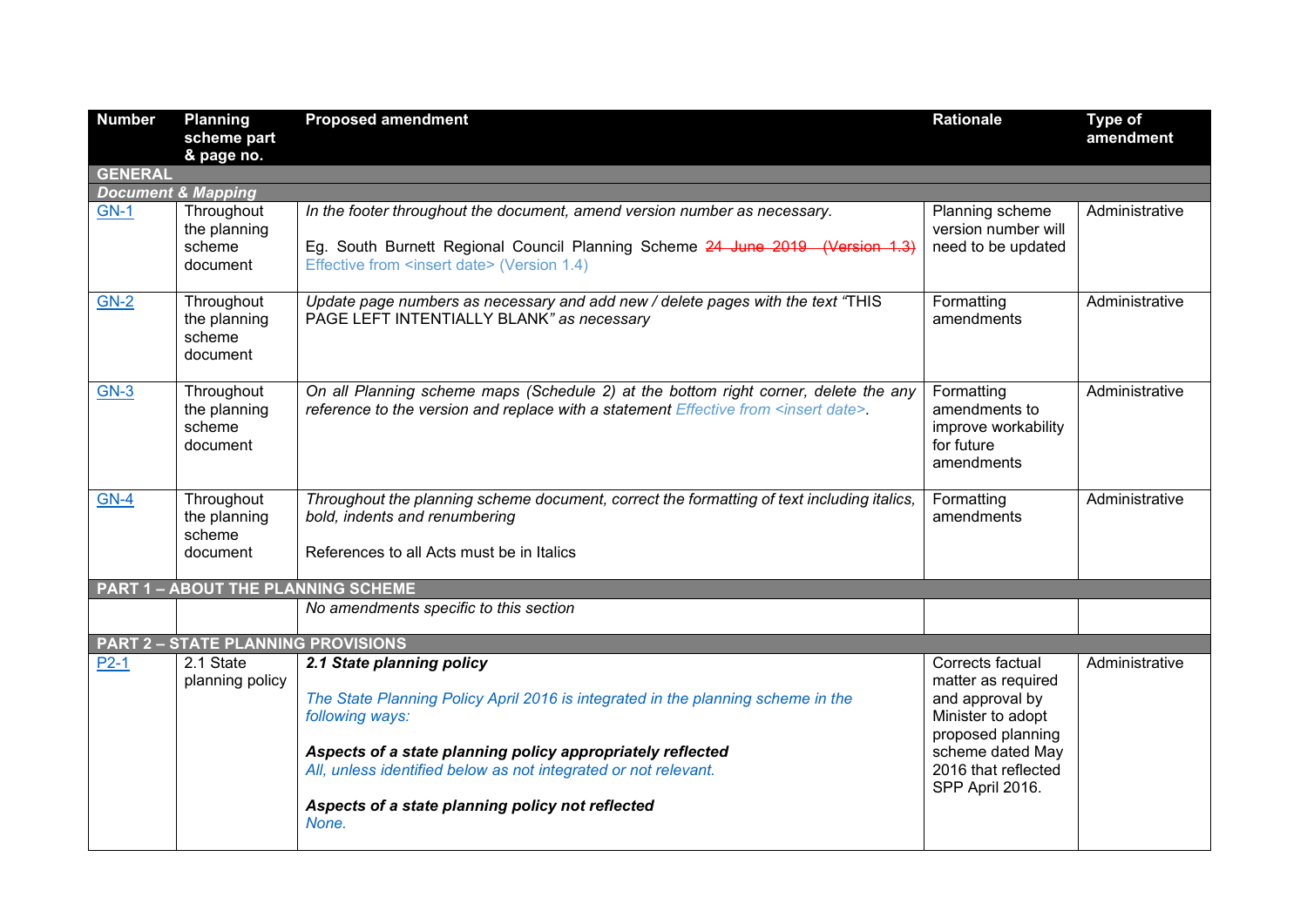<span id="page-3-2"></span><span id="page-3-1"></span><span id="page-3-0"></span>

|                   |                                                                       | State planning policies not relevant to South Burnett Regional Council                                                                                                                                                                                                                                                                                                                                                                                                                                                                                                                                                                                                                         |                                 |                |
|-------------------|-----------------------------------------------------------------------|------------------------------------------------------------------------------------------------------------------------------------------------------------------------------------------------------------------------------------------------------------------------------------------------------------------------------------------------------------------------------------------------------------------------------------------------------------------------------------------------------------------------------------------------------------------------------------------------------------------------------------------------------------------------------------------------|---------------------------------|----------------|
|                   |                                                                       | State interest - Coastal Environment, - there are no coastal environments within the                                                                                                                                                                                                                                                                                                                                                                                                                                                                                                                                                                                                           |                                 |                |
|                   |                                                                       | planning scheme area.                                                                                                                                                                                                                                                                                                                                                                                                                                                                                                                                                                                                                                                                          |                                 |                |
|                   |                                                                       | Editor's note—In accordance with section (8)(4)(a) of the Act, the State Planning Policy<br>applies to the extent of any inconsistency.                                                                                                                                                                                                                                                                                                                                                                                                                                                                                                                                                        |                                 |                |
|                   |                                                                       | Editor's note-State mapping layers are identified on the State Planning Policy<br>Interactive Mapping System and contain layers that must be appropriately integrated in<br>the planning scheme, layers that must be appropriately integrated in the planning<br>scheme and can be locally refined, and layers that are provided for information purposes<br>only. Where State mapping layers that must be appropriately integrated and not locally<br>refined are reflected as layers in Council's Planning Scheme, for example as overlays,<br>periodic amendment to the planning scheme will be required to ensure the planning<br>scheme reflects the most up to date State mapping layer. |                                 |                |
|                   | <b>PART 3 - STRATEGIC FRAMEWORK</b>                                   |                                                                                                                                                                                                                                                                                                                                                                                                                                                                                                                                                                                                                                                                                                |                                 |                |
|                   |                                                                       | No amendments specific to this section                                                                                                                                                                                                                                                                                                                                                                                                                                                                                                                                                                                                                                                         |                                 |                |
|                   |                                                                       | <b>PART 4 - PRIORITY INFRASTRUCTURE PLAN</b>                                                                                                                                                                                                                                                                                                                                                                                                                                                                                                                                                                                                                                                   |                                 |                |
|                   |                                                                       | No amendments specific to this section                                                                                                                                                                                                                                                                                                                                                                                                                                                                                                                                                                                                                                                         |                                 |                |
|                   | <b>PART 5 - TABLE OF ASSESSMENT</b>                                   |                                                                                                                                                                                                                                                                                                                                                                                                                                                                                                                                                                                                                                                                                                |                                 |                |
| $P5-1$            | Tables of<br>assessment.<br>5.2 Item 3 b                              | Corrects cross-reference<br>whether an overlay code applies (shown in the table in section $5.409$ ); or"<br>(i)                                                                                                                                                                                                                                                                                                                                                                                                                                                                                                                                                                               | Corrects<br>typographical error | Administrative |
|                   |                                                                       |                                                                                                                                                                                                                                                                                                                                                                                                                                                                                                                                                                                                                                                                                                |                                 |                |
| $P5-2$            | Tables of<br>assessment,<br>5.3.1 Item 6                              | Corrects cross-reference<br>a precinct of a zone may change the categories of development or assessment and<br>(6)<br>this will be shown in the "category of assessment" column of the tables in sections<br>5.5, 5.6, 5.7, and 5.8 and; 5.9 if an overlay applies refer to section 5.10 5.9 Category<br>of development and assessment-Overlays, to determine if the overlay further<br>changes the category of development or assessment.                                                                                                                                                                                                                                                     | Corrects<br>typographical error | Administrative |
| P <sub>5</sub> -3 | Table 5.5.13<br>- Rural zone<br>- Intensive<br>animal<br>$industry -$ | Omit the word "or" and insert the word "and"<br>If on a site more than 2km from urban or rural residential zoned land of and on a site<br>larger than 10ha in area and for:<br>1000 or less birds of poultry;<br>400 or less standard pig units;<br>$\blacksquare$                                                                                                                                                                                                                                                                                                                                                                                                                             | Corrects<br>grammatical error   | Administrative |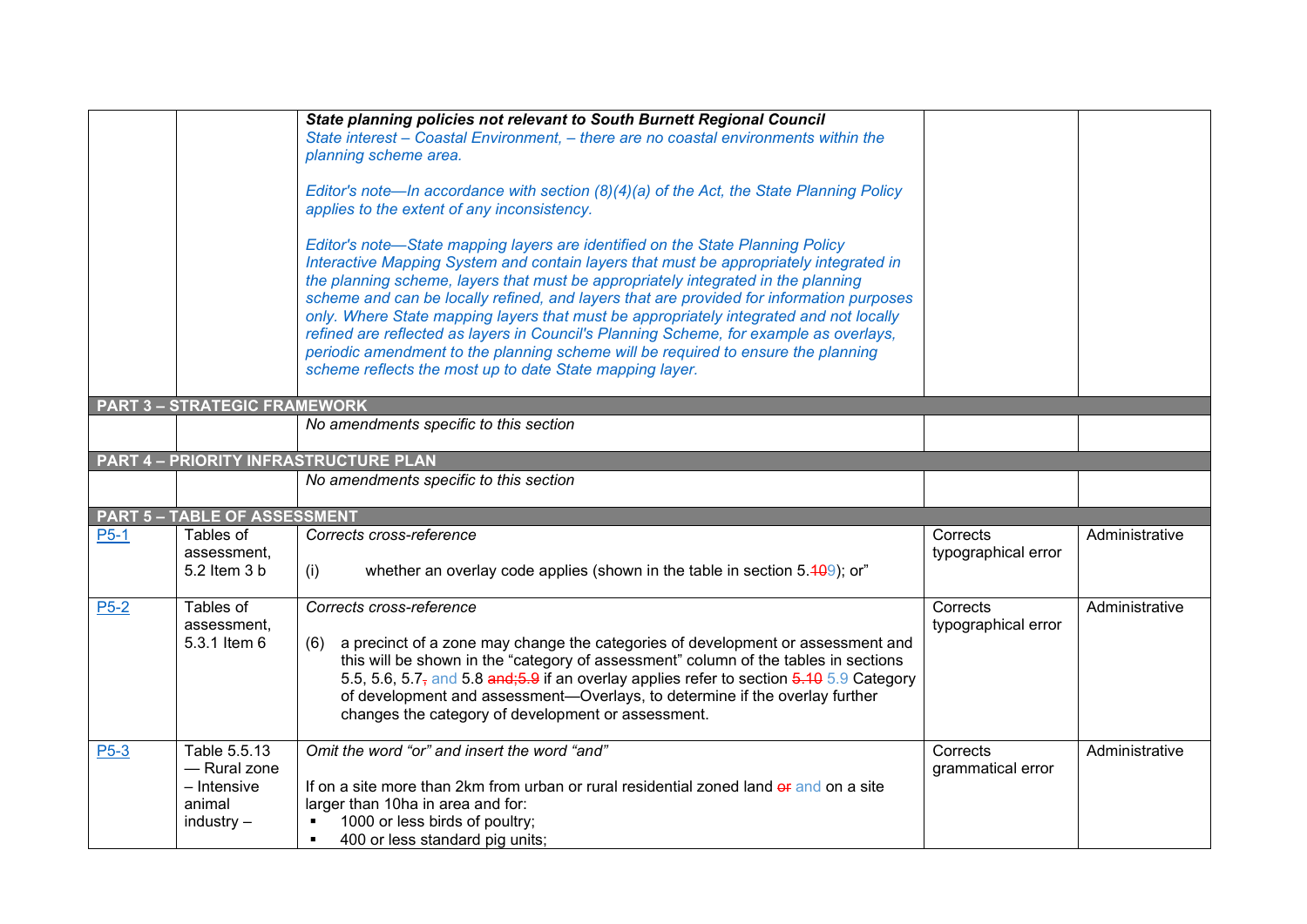<span id="page-4-0"></span>

|                     | Code              | 150 or less standard cattle units; or                                                           |                     |                |
|---------------------|-------------------|-------------------------------------------------------------------------------------------------|---------------------|----------------|
|                     | assessment        | 1000 or less standard sheep units<br>٠                                                          |                     |                |
|                     |                   |                                                                                                 |                     |                |
| $P5-4$              | Table 5.6.1 -     | Replace Minimum Lot Dimension references from "Table 9.4.2" with "Table 8.4.2"                  | Corrects            | Administrative |
|                     | Reconfiguring     |                                                                                                 | typographical &     |                |
|                     | a lot - Code      | Table 5.6.1 - Reconfiguring a Lot, All zones, Code Assessment                                   | cross-referencing   |                |
| <b>PART 6-ZONES</b> | assessment        |                                                                                                 | error               |                |
| P6-1                | 6.2 Zone          | Replace "maximum" with "minimum"                                                                | Corrects            | Administrative |
|                     | codes             |                                                                                                 | typographical error |                |
|                     |                   | A caretaker's accommodation has a floor area no greater than 125m <sup>2</sup> , has a balcony, |                     |                |
|                     |                   | verandah or deck with a maximum minimum area of 6m <sup>2</sup> with minimum dimensions of      |                     |                |
|                     |                   | 3m.                                                                                             |                     |                |
|                     |                   |                                                                                                 |                     |                |
|                     |                   | Table 6.2.2 Medium density residential zone - AO11.2                                            |                     |                |
|                     |                   | Table 6.2.5 Recreation and open space zone - AO8.3                                              |                     |                |
|                     |                   | Table 6.2.16 Environmental management and conservation zone - AO4.3                             |                     |                |
|                     |                   | Table 6.2.7 Low impact industry zone - AO15.3                                                   |                     |                |
|                     |                   | Table 6.2.8 Medium impact industry zone - AO14.2                                                |                     |                |
|                     |                   | Table 6.2.9 Special industry zone - AO11.2<br>Table 6.2.10 Community facilities zone - AO10.3   |                     |                |
|                     |                   | Table 6.2.12 Extractive industry zone - AO10.3                                                  |                     |                |
|                     |                   | Table 6.2.13 Rural zone - AO9.3                                                                 |                     |                |
|                     |                   | Table 6.2.16 Township zone - AO8.2                                                              |                     |                |
|                     |                   |                                                                                                 |                     |                |
| <b>P6-2</b>         | Table 6.2.13 -    | Replace Minimum Lot Dimension references from "Table 9.4.2" with "Table 8.4.2"                  | Corrects            | Administrative |
|                     | Section 1 PO2     |                                                                                                 | typographical &     |                |
|                     | Assessment        | Table 6.2.13 - Accepted development subject to requirements and assessable                      | cross-referencing   |                |
|                     | benchmark         | development                                                                                     | error               |                |
|                     |                   |                                                                                                 |                     |                |
| P6-3                | Medium<br>density | Replace "within" to "with"                                                                      | Corrects obvious    | Administrative |
|                     | residential       | Section 1 - General                                                                             | error               |                |
|                     | zone              | Replace AO4.4 Refuse storage areas are provided with an impervious base that is drained         |                     |                |
|                     | Table $6.2.2 -$   | to an approved waste disposal system and provided within with a dedicated hose cock.            |                     |                |
|                     | Accepted          |                                                                                                 |                     |                |
|                     | development       |                                                                                                 |                     |                |
|                     | subject to        |                                                                                                 |                     |                |
|                     | requirements      |                                                                                                 |                     |                |
|                     | and               |                                                                                                 |                     |                |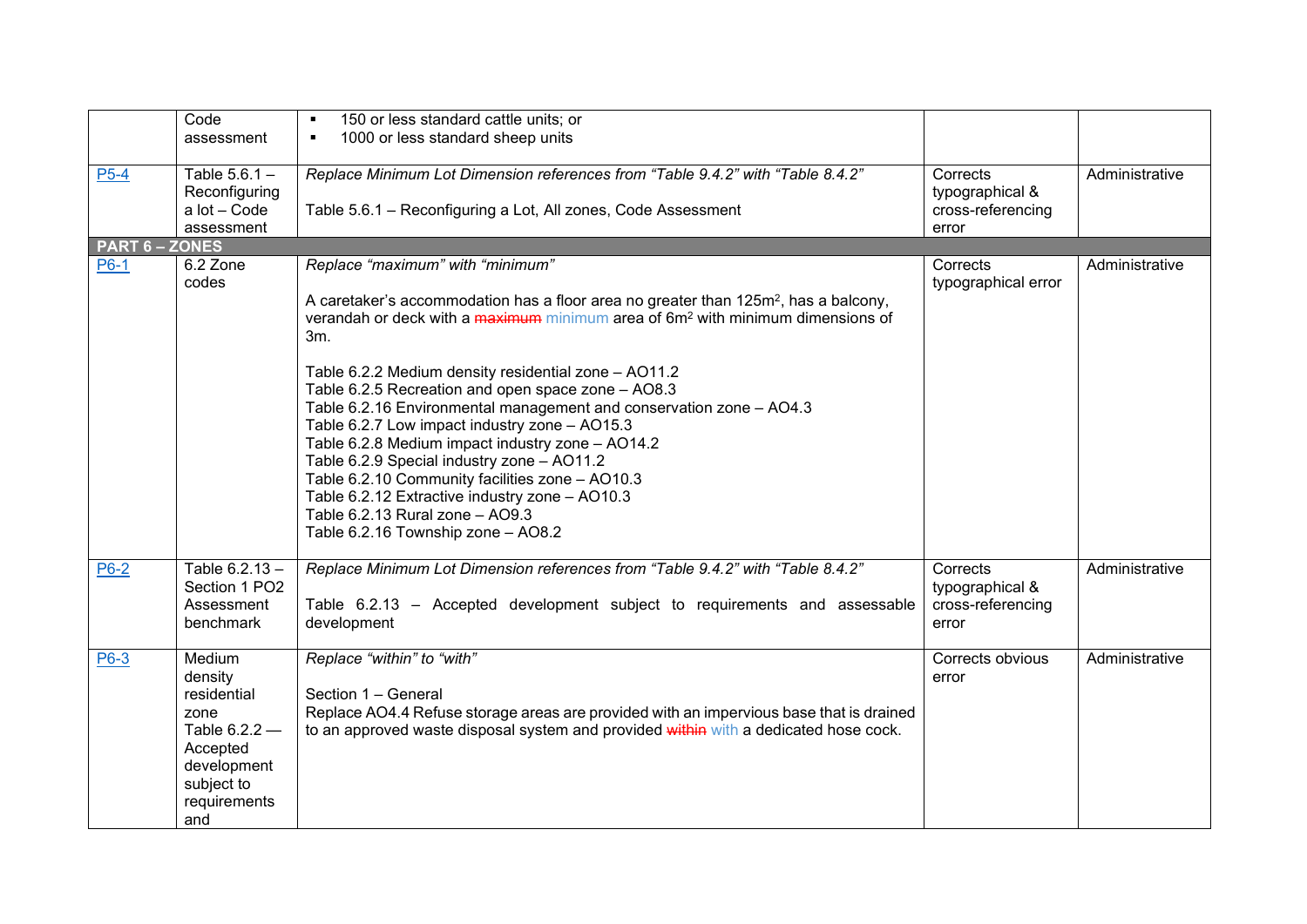<span id="page-5-2"></span><span id="page-5-1"></span><span id="page-5-0"></span>

|               | assessable<br>development                            |                                           |                                                                                                                   |                                                  |                                                  |                                                                         |                |  |  |
|---------------|------------------------------------------------------|-------------------------------------------|-------------------------------------------------------------------------------------------------------------------|--------------------------------------------------|--------------------------------------------------|-------------------------------------------------------------------------|----------------|--|--|
|               | <b>PART 7 - OVERLAYS</b>                             |                                           |                                                                                                                   |                                                  |                                                  |                                                                         |                |  |  |
|               |                                                      | No amendments specific to this section    |                                                                                                                   |                                                  |                                                  |                                                                         |                |  |  |
|               |                                                      |                                           |                                                                                                                   |                                                  |                                                  |                                                                         |                |  |  |
| <b>P8-1</b>   | <b>PART 8 - DEVELOPMENT CODES</b><br>Table $8.4.1 -$ |                                           | Replace Minimum Lot Dimension references from "Table 9.4.2" with "Table 8.4.2"                                    |                                                  |                                                  | Corrects                                                                | Administrative |  |  |
|               | Assessable<br>development-<br>Section 1 & 3.         | Table 8.4.1 - Assessable development      |                                                                                                                   |                                                  |                                                  | typographical &<br>cross-referencing<br>error                           |                |  |  |
|               | AO1.1 &<br>AO7.1                                     |                                           |                                                                                                                   |                                                  |                                                  |                                                                         |                |  |  |
|               | <b>SCHEDULE 1 - DEFINITIONS</b>                      |                                           |                                                                                                                   |                                                  |                                                  |                                                                         |                |  |  |
| <b>SCH1-1</b> | Table SC 1.1.1<br>- Index of use<br>definitions      | $\bullet$                                 | Replace term "Intensive animal husbandry" with "Intensive animal industry"<br>Intensive animal husbandry industry |                                                  |                                                  | Corrects<br>typographical &<br>cross-referencing                        | Administrative |  |  |
|               | <b>Table SC 1.1.2</b><br>– Use                       | Table SC 1.1.1 - Index of use definitions |                                                                                                                   |                                                  |                                                  | error                                                                   |                |  |  |
|               | definitions                                          | Table SC 1.1.2 - Use definitions          |                                                                                                                   |                                                  |                                                  |                                                                         |                |  |  |
|               |                                                      |                                           |                                                                                                                   |                                                  |                                                  |                                                                         |                |  |  |
| <b>SCH1-2</b> | Table SC 1.1.1<br>- Index of use                     | <b>Insert "Parking Station"</b>           |                                                                                                                   |                                                  |                                                  | Corrects<br>typographical error.                                        | Administrative |  |  |
|               | definitions                                          | Table SC 1.1.1 - Index of use definitions |                                                                                                                   |                                                  |                                                  | Cross referenced in                                                     |                |  |  |
|               | Table SC1.1.2                                        |                                           |                                                                                                                   |                                                  |                                                  | Part 5 Tables of                                                        |                |  |  |
|               | $-$ Use<br>definitions                               | and                                       |                                                                                                                   |                                                  |                                                  | assessment, 5.5,<br>5.5.10, Table                                       |                |  |  |
|               |                                                      | Table SC 1.1.2 - Use definitions          |                                                                                                                   |                                                  |                                                  | 5.5.10- Community<br>facilities zone, Use                               |                |  |  |
|               |                                                      | <b>Use</b>                                | <b>Definition</b>                                                                                                 | <b>Examples</b><br>include                       | Does not include<br>the<br>following<br>examples | of Parking station<br>as Accepted<br>development if in<br>Precinct CF4. |                |  |  |
|               |                                                      | <b>Parking station</b>                    | <b>Premises</b><br>used<br>for<br>parking vehicles where<br>the parking is<br>not<br>ancillary to another use.    | Car park, 'park<br>and ride', bicycle<br>parking |                                                  |                                                                         |                |  |  |
|               |                                                      |                                           |                                                                                                                   |                                                  |                                                  |                                                                         |                |  |  |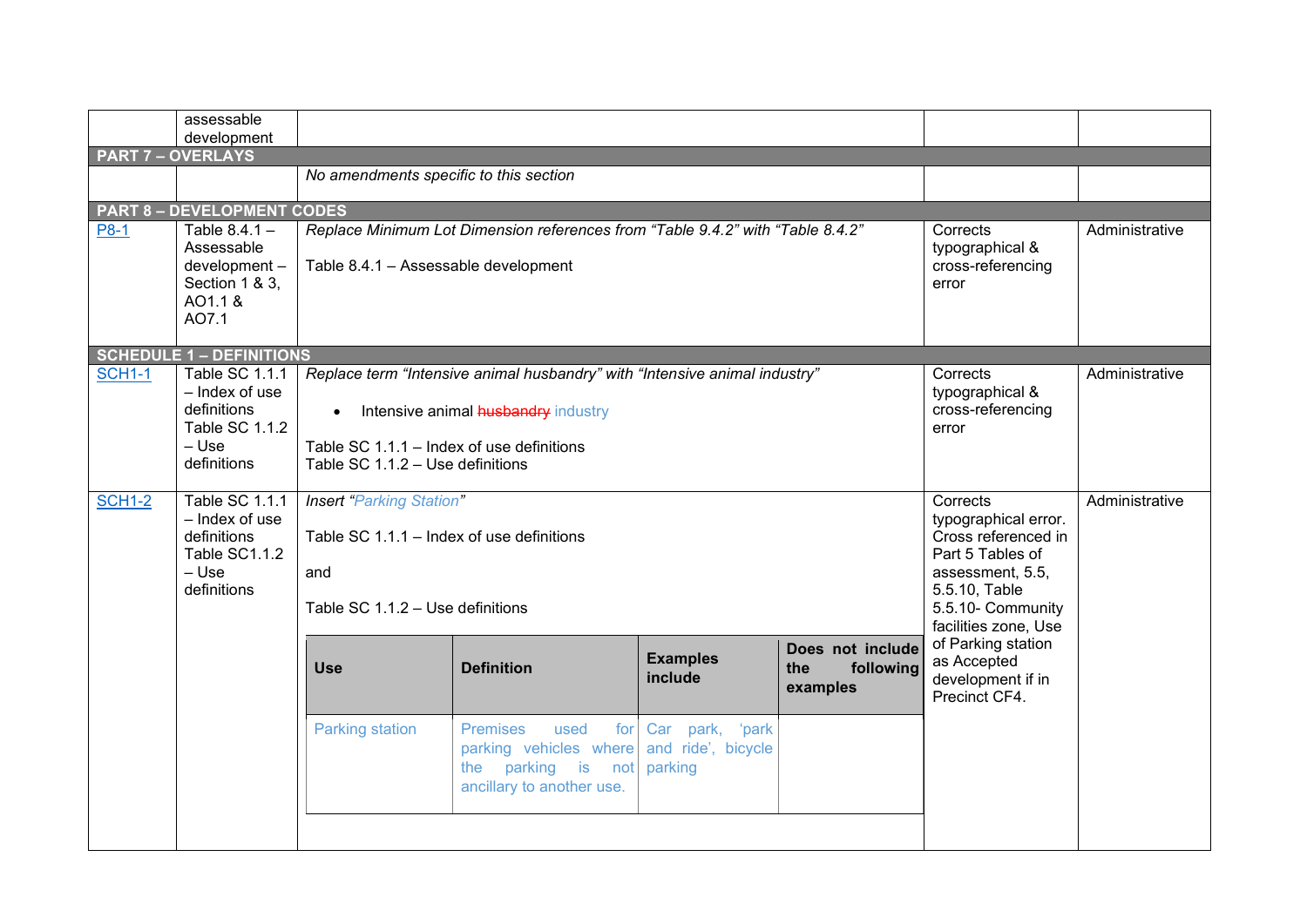<span id="page-6-0"></span>

| <b>SCH1-3</b> | Table SC1.1.2<br>– Use<br>definitions                                 | Replace "SC1.1.2" with "SC1.1.1 industry thresholds"                                                                                                                                                                                                                                                                                                                                                                             | Corrects<br>typographical &<br>cross-referencing<br>error                      | Administrative |
|---------------|-----------------------------------------------------------------------|----------------------------------------------------------------------------------------------------------------------------------------------------------------------------------------------------------------------------------------------------------------------------------------------------------------------------------------------------------------------------------------------------------------------------------|--------------------------------------------------------------------------------|----------------|
| <b>SCH1-4</b> | Table SC1.1.3<br>- Industry<br>thresholds,<br>High Impact<br>Industry | Delete the hard return between Items (2) & (3); and<br>Renumber the list and insert Item "(6) Processing, smoking, drying, curing, milling, bottling<br>or canning food, beverages or pet food, greater than 200 tonnes per annum;"<br>Insert "Abattoir"                                                                                                                                                                         | Corrects<br>typographical error                                                | Administrative |
| <b>SCH1-5</b> | Table SC1.1.3<br>- Industry<br>thresholds,<br>Special<br>Industry     | Delete:-<br>Item (4) "Processing, smoking, drying, curing, milling, bottling or canning food, beverages<br>or pet food, greater than 200 tonnes per annum;" and<br>Item (25) "Abattoir" and renumber the list                                                                                                                                                                                                                    | Corrects<br>typographical error                                                | Administrative |
| <b>SCH1-6</b> | Table SC 1.2.1<br>- Index of<br>administrative<br>definitions         | Insert "Agricultural land" and correct minor grammatical amendment Site cover                                                                                                                                                                                                                                                                                                                                                    | Corrects<br>typographical error<br>and grammatical<br>error                    | Administrative |
| <b>SCH1-7</b> | <b>Table SC 1.2.2</b>                                                 | Minor grammatical amendment<br>Projection area(s)                                                                                                                                                                                                                                                                                                                                                                                | Corrects<br>terminology<br>Grammatical<br>correction                           | Administrative |
|               | <b>SCHEDULE 2 - MAPPING</b>                                           |                                                                                                                                                                                                                                                                                                                                                                                                                                  |                                                                                |                |
| <b>SCH2-1</b> | Table SC2.1 -<br>Map index<br>Overlays maps                           | Insert missing Titles on physical Overlay Maps 2.1-2.7<br>2.1 - Bushfire Hazard Overlay - South Burnett<br>2.2 - Bushfire Hazard Overlay - Kingaroy<br>2.3 - Bushfire Hazard Overlay - Nanango<br>2.4 - Bushfire Hazard Overlay - Blackbutt<br>2.5 - Bushfire Hazard Overlay - Murgon<br>2.6- Bushfire Hazard Overlay - Wondai<br>2.7- Bushfire Hazard Overlay - Proston<br>and<br>8.1 Agricultural Land Overlay - South Burnett | Formatting<br>amendments to<br>improve workability<br>for future<br>amendments | Administrative |
|               |                                                                       | 8.2 Agricultural Land Overlay - Kingaroy                                                                                                                                                                                                                                                                                                                                                                                         |                                                                                |                |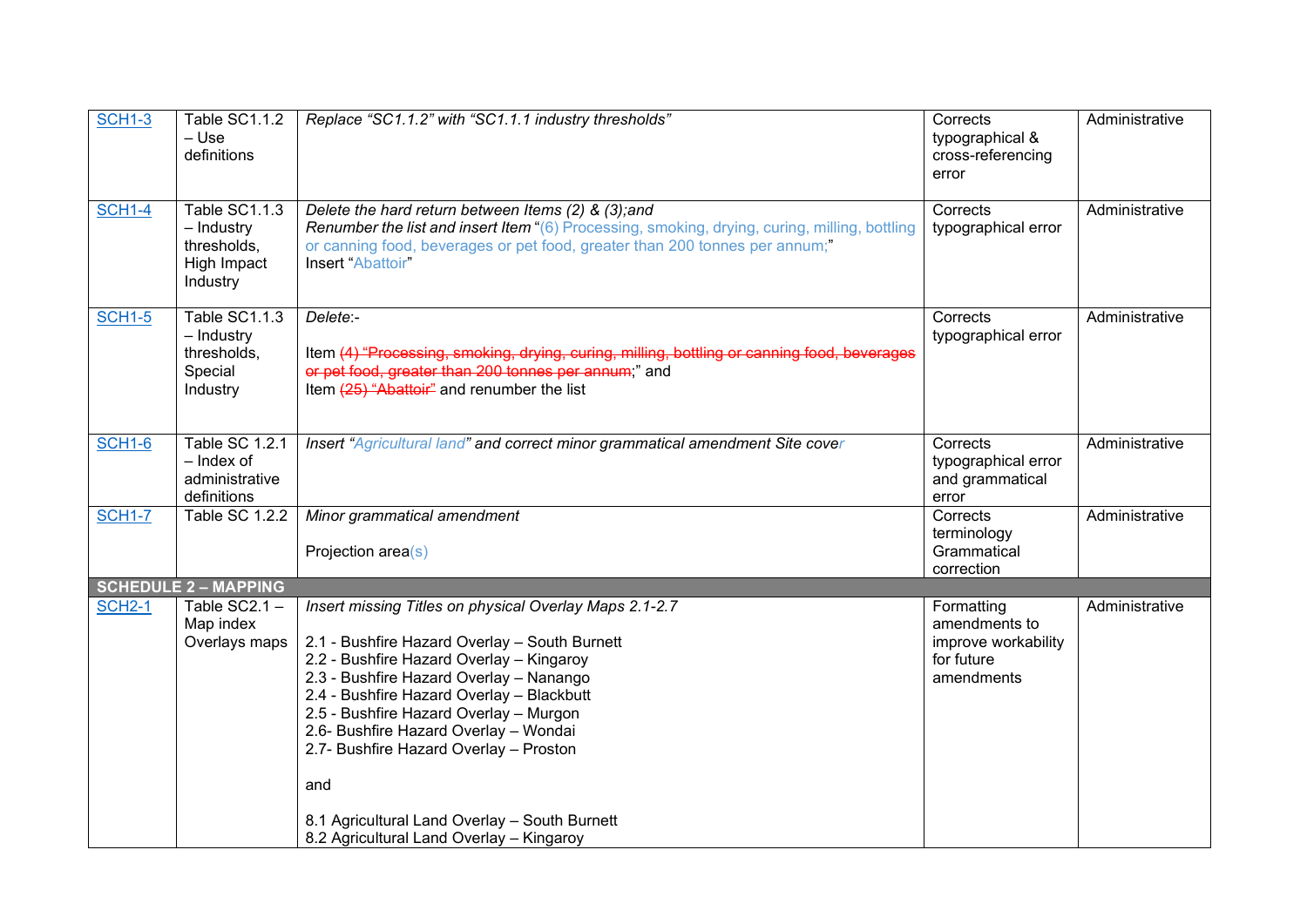<span id="page-7-3"></span><span id="page-7-2"></span><span id="page-7-1"></span><span id="page-7-0"></span>

| <b>SCH2-2</b> | Table $SC2.1 -$<br>Map index<br>Overlays maps                   | 8.3 Agricultural Land Overlay - Nanango<br>8.4 Agricultural Land Overlay - Blackbutt<br>8.5 Agricultural Land Overlay - Murgon<br>8.6 Agricultural Land Overlay - Wondai<br>8.7 Agricultural Land Overlay - Proston | Insert the missing Map number for each Overlay Map<br>Overlay Map - 7.1 Extractive Resources Overlay - South Burnett<br>Overlay Map - 7.2 Extractive Resources Overlay - West of Wondai<br>Overlay Map - 7.3 Extractive Resources Overlay - Murgon Area<br>Overlay Map - 7.4 Extractive Resources Overlay - Nanango Area | Corrects<br>typographical error                                            | Administrative                                                                           |                                           |  |
|---------------|-----------------------------------------------------------------|---------------------------------------------------------------------------------------------------------------------------------------------------------------------------------------------------------------------|--------------------------------------------------------------------------------------------------------------------------------------------------------------------------------------------------------------------------------------------------------------------------------------------------------------------------|----------------------------------------------------------------------------|------------------------------------------------------------------------------------------|-------------------------------------------|--|
|               |                                                                 |                                                                                                                                                                                                                     |                                                                                                                                                                                                                                                                                                                          |                                                                            | <b>SCHEDULE 3 - LOCAL GOVERNMENT INFRASTRUCTURE PLAN MAPPING AND SUPPORTING MATERIAL</b> |                                           |  |
|               |                                                                 | No amendments specific to this section                                                                                                                                                                              |                                                                                                                                                                                                                                                                                                                          |                                                                            |                                                                                          |                                           |  |
|               |                                                                 | <b>SCHEDULE 4 - NOTATIONS REQUIRED UNDER THE PLANNING ACT 2016</b>                                                                                                                                                  |                                                                                                                                                                                                                                                                                                                          |                                                                            |                                                                                          |                                           |  |
| <b>SCH4-1</b> | Table SC $4.1 -$<br>Notation of                                 |                                                                                                                                                                                                                     | Include Council decision made under a superseded planning scheme request                                                                                                                                                                                                                                                 | Consequential<br>amendment to                                              | Administrative                                                                           |                                           |  |
|               | decisions<br>under section<br>89 of the Act                     | Date of decision                                                                                                                                                                                                    | Location<br>(real<br>property<br>description)                                                                                                                                                                                                                                                                            | <b>Decision type</b>                                                       | File/Map<br>reference                                                                    | planning scheme<br>due to a<br>superseded |  |
|               |                                                                 | 19 February 2020                                                                                                                                                                                                    | 113-117 Lamb<br>Street, Murgon<br>(1SP301859)                                                                                                                                                                                                                                                                            | Approval with<br>conditions                                                | SPS18/0001<br><b>Material Change</b><br>of Use (Medical<br>Centre)                       | planning scheme<br>request approval       |  |
|               | Table SC $4.2 -$<br>Notation of<br>resolutions<br>under Chapter |                                                                                                                                                                                                                     | South Burnett Regional Council Charges Resolution (No. 3) 2019.                                                                                                                                                                                                                                                          | <b>Act requires</b><br>resolution to be<br>attached to<br>planning scheme. |                                                                                          |                                           |  |
|               | 4, Part 2,<br>Division 2.<br>Section 118 of<br>the Act          |                                                                                                                                                                                                                     |                                                                                                                                                                                                                                                                                                                          |                                                                            |                                                                                          |                                           |  |
|               |                                                                 | <b>SCHEDULE 5 - DESIGNATION OF PREMISES FOR DEVELOPMENT</b>                                                                                                                                                         |                                                                                                                                                                                                                                                                                                                          |                                                                            |                                                                                          |                                           |  |
|               |                                                                 | No amendments specific to this section                                                                                                                                                                              |                                                                                                                                                                                                                                                                                                                          |                                                                            |                                                                                          |                                           |  |
|               |                                                                 | <b>SCHEDULE 6 - PLANNING SCHEME POLICIES</b>                                                                                                                                                                        |                                                                                                                                                                                                                                                                                                                          |                                                                            |                                                                                          |                                           |  |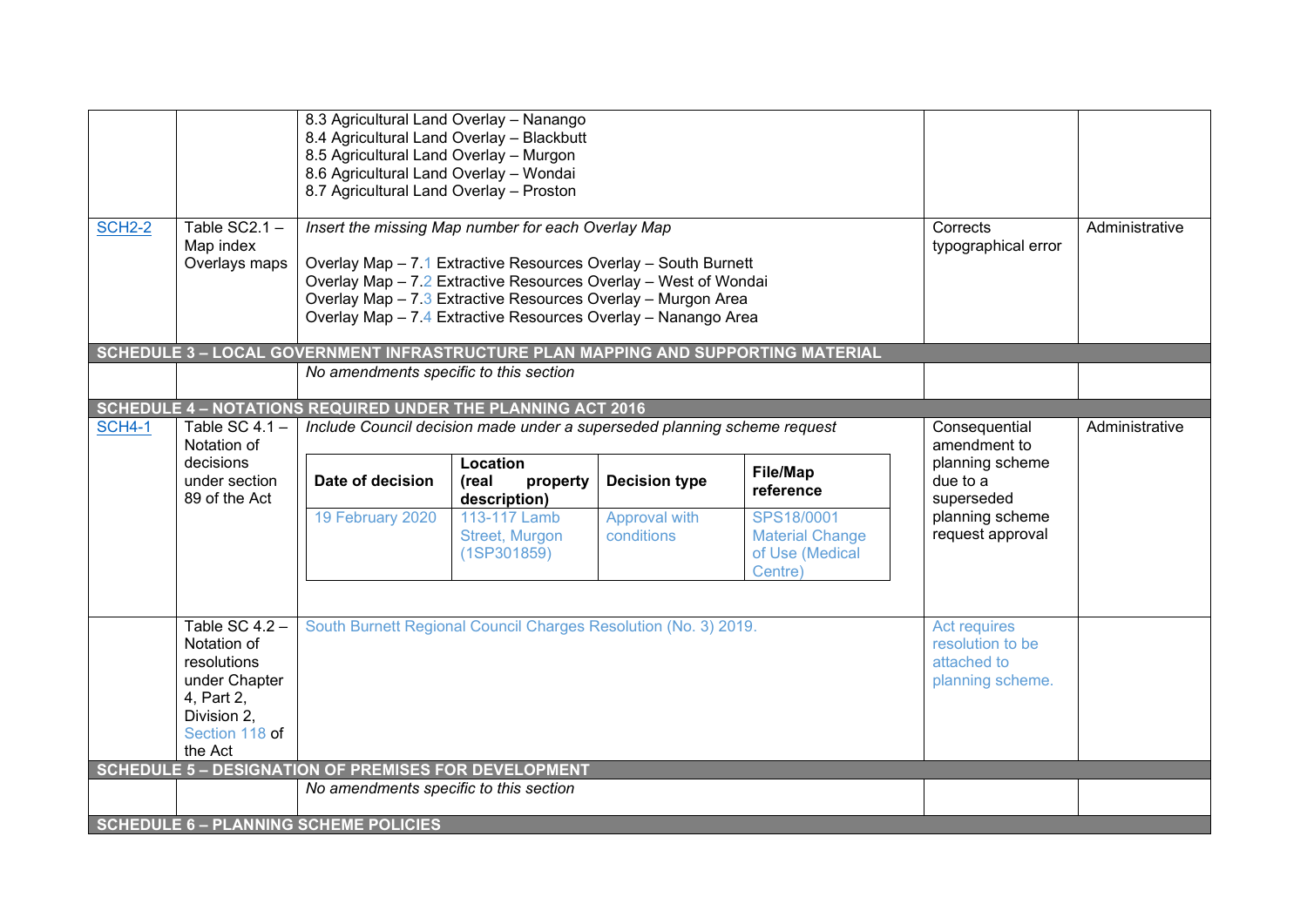| <b>SCH6-1</b><br><b>SCH6-2</b> | Table SC 6.2.1<br>&<br>Table SC 6.2.7<br>- Cycleway<br>Table SC 6.2.2                                 | Amend Australian references:-<br>Australian Standard AS 2890.1 4993 2004<br>Australian Standard AS 2890.2 2002 2018<br>Guide to Traffic Engineering Practice, Part 14 - Bicycles (AUSTROADS, 1999) Guide to<br>Road Design Part 6A: Paths for Walking and Cycling, AUSTROADS -2017<br>Delete Drawing No. |                                   |                                      |                                                          |                                                                            |                                                                                                      | Update reference to<br>reflect current and<br>applicable<br>Australian<br>Standards and/or<br>guides<br>References deleted | Administrative<br>Administrative |
|--------------------------------|-------------------------------------------------------------------------------------------------------|----------------------------------------------------------------------------------------------------------------------------------------------------------------------------------------------------------------------------------------------------------------------------------------------------------|-----------------------------------|--------------------------------------|----------------------------------------------------------|----------------------------------------------------------------------------|------------------------------------------------------------------------------------------------------|----------------------------------------------------------------------------------------------------------------------------|----------------------------------|
|                                | - Rural Zone                                                                                          | Drawing No 10093                                                                                                                                                                                                                                                                                         |                                   |                                      |                                                          |                                                                            |                                                                                                      | as drawing does<br>not reflect current<br>standards.                                                                       |                                  |
| <b>SCH6-3</b>                  | Table SC 6.2.3<br>- Rural<br>Residential<br>and Township<br>Zone                                      | <b>Road Type</b><br>(refer to<br><b>Table SC</b><br>6.2.16)                                                                                                                                                                                                                                              | <b>Bitumen</b><br>sealed<br>width | <b>Dedicated</b><br>reserve<br>width | <b>Nominal</b><br>design<br>speed and<br>volume<br>range | <b>Typical traffic</b><br>catchment                                        | <b>Shoulder</b><br>type<br>(Refer<br><b>Table</b><br><b>SC6.8</b><br>SC6.2.7)                        | <b>Correct Cross-</b><br>reference error                                                                                   | Administrative                   |
| <b>SCH6-4</b>                  | Table SC 6.2.6<br>- Location and<br>Design<br>Standards-<br>Road<br>Drainage                          | Amend references:-<br>1) Queensland Urban Drainage Manual - Volume 1: Text - Section 5.00 Guide to Road<br>Design Part 5: Drainage, Design, AUSTROADS<br>2) Aust Roads Guide to Road Design Part 5 Drainage Design Queensland Urban<br>Drainage Manual - Volume 1                                        |                                   |                                      |                                                          |                                                                            | Update reference to<br>reflect current and<br>applicable<br>Australian<br>Standards and/or<br>guides | Administrative                                                                                                             |                                  |
| <b>SCH6-5</b>                  | Table SC $6.2.6$<br>- Location and<br>Design<br>Standards-<br>Public utilities<br>in Road<br>Reserves | Amend references:-<br><b>IPWEA Standard Drawings - Road/Street - R0100 and R0101</b> RS100 and RS-101                                                                                                                                                                                                    |                                   |                                      |                                                          |                                                                            | Amend<br>typographical error                                                                         | Administrative                                                                                                             |                                  |
| SCH6-6                         | Table SC 6.2.6<br>- Location and<br>Design                                                            | Amend references:-                                                                                                                                                                                                                                                                                       |                                   |                                      |                                                          | IPWEA Standard Drawings - Road/Street - R0032 IPWEAQ Standard Drawing 2000 |                                                                                                      | Update reference to<br>reflect current and<br>applicable                                                                   | Administrative                   |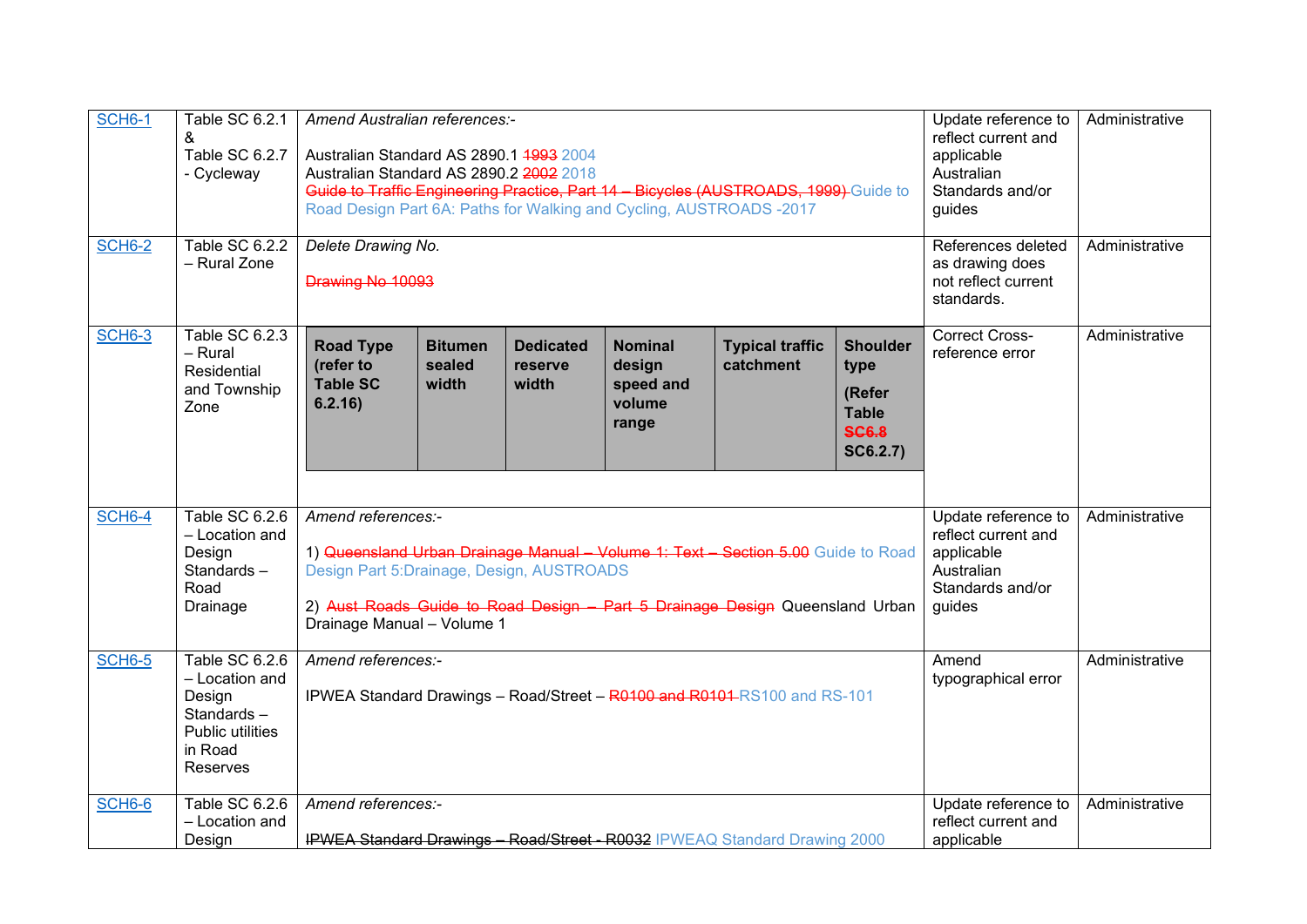|                | Standards -<br><b>Blind or Dead-</b><br>end Road<br>$(Cul-de-sac)$ –<br>refer IPWEA<br>Standard<br>Drawings-<br>Road/Street-<br><b>Type Cross</b><br>Sections |                                                                                                                                                                                                                                                                                                                                                                                                                                                                       | Australian<br>Standards and/or<br>quides                                                             |                |
|----------------|---------------------------------------------------------------------------------------------------------------------------------------------------------------|-----------------------------------------------------------------------------------------------------------------------------------------------------------------------------------------------------------------------------------------------------------------------------------------------------------------------------------------------------------------------------------------------------------------------------------------------------------------------|------------------------------------------------------------------------------------------------------|----------------|
| <b>SCH6-7</b>  | Table SC 6.2.6<br>- Location and<br>Design<br>Standards-<br>Intersections<br>or<br>Roundabouts                                                                | Amend references:-<br>$(1)$ Location/Design -<br>(a) Part 5 to 7 of AUSTROADS Guide to Traffic Engineering Practice Guide to<br>Road Design - Parts 4, 4A and 4B, AUSTROADS                                                                                                                                                                                                                                                                                           | Update reference to<br>reflect current and<br>applicable<br>Australian<br>Standards and/or<br>guides | Administrative |
| SCH6-8         | Division $1 -$<br>Internal or<br>Connecting<br>Roads<br>Construction<br>Standards                                                                             | Amend references:-<br>(1) Table $SC 6.7 SC 6.2.7$ identifies the standards of construction for infrastructure<br>works, including works for reconfiguring a lot, for roads and road drainage works<br>within the Region.                                                                                                                                                                                                                                              | Corrects cross-<br>references                                                                        | Administrative |
| <b>SCH6-9</b>  | Division $2 -$<br>Road Frontage<br>or Site<br>External<br>Works-<br>Design and<br>Construction<br>Standards                                                   | Amend references:-<br>(1) Table $\frac{1}{2}$ GC6.2.8 identifies the standards of design and construction for<br>infrastructure works, including works for reconfiguring a lot, for frontage works<br>within the Region.                                                                                                                                                                                                                                              | Corrects cross-<br>references                                                                        | Administrative |
| <b>SCH6-10</b> | Table SC 6.2.8<br>- Design and<br>Construction<br>Standards-<br>Property<br>Access/Crosso<br>ver/Turnout<br>and Inverts                                       | Amend references:-<br>Except where the road is controlled by Department of Transport & Main Roads,<br>(1)<br>where its requirements shall be met, verge crossovers through or to the kerb and<br>channelling or to the road pavement where no kerb and channelling exists or is<br>required from the front property alignment are designed and constructed:<br>for the Rural, Township and Rural Residential Zones - as per Drawing No.<br>(a)<br>00049 or SEQ R 056; | Update references<br>to reflect current<br>standard drawings                                         | Administrative |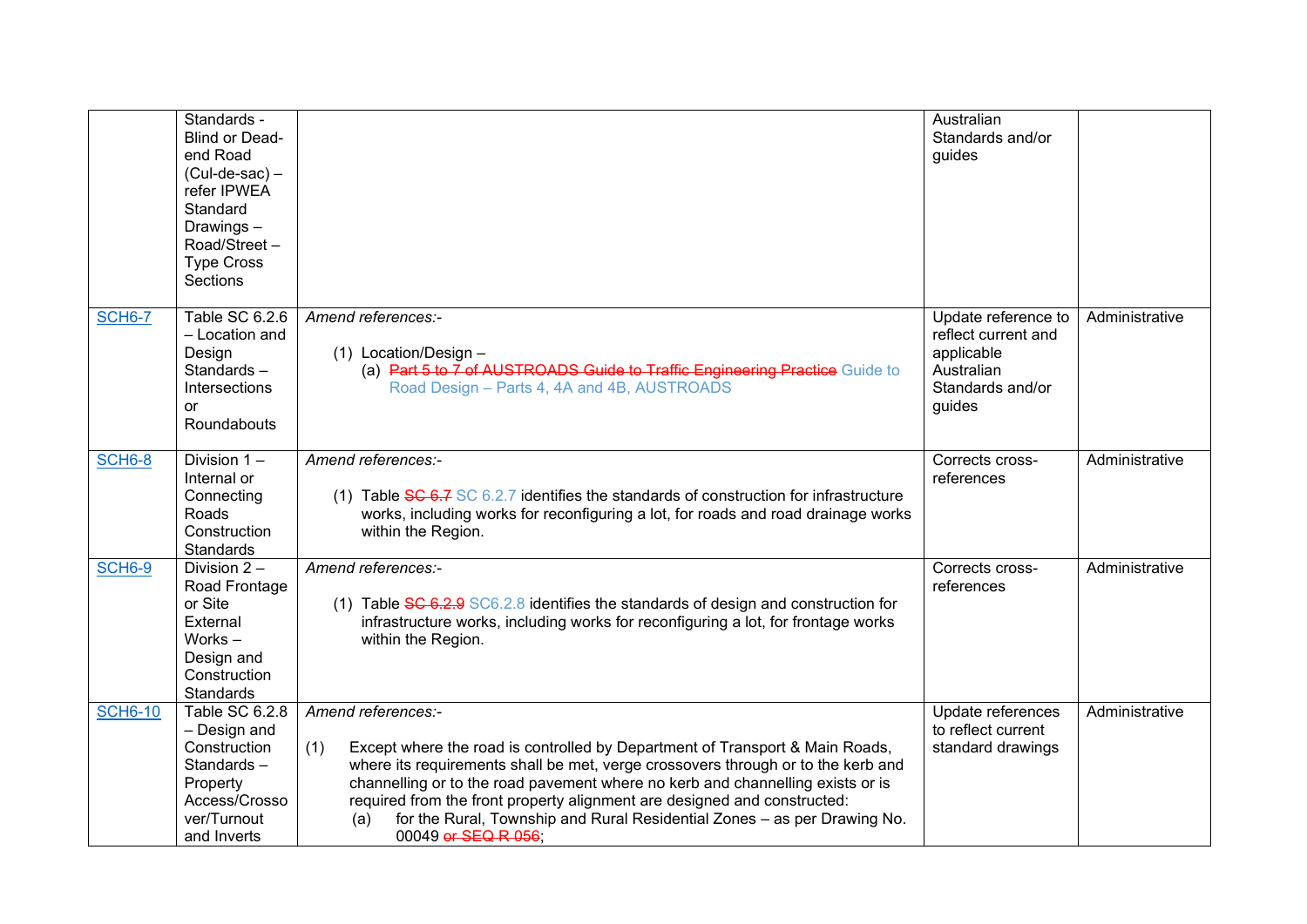|                |                                                                                                                                                                   | elsewhere - as per IPWEA Standard Drawings - Road/Street R 0050<br>(b)<br>breakout type or R 0053 abutting type as appropriate (Residential) or<br>RS049, RS-050 (Residential) or R00051 (Centre/Industry)                                                                                                                                                                                                                                                                                                                                                                                       |                                                                                                      |                |
|----------------|-------------------------------------------------------------------------------------------------------------------------------------------------------------------|--------------------------------------------------------------------------------------------------------------------------------------------------------------------------------------------------------------------------------------------------------------------------------------------------------------------------------------------------------------------------------------------------------------------------------------------------------------------------------------------------------------------------------------------------------------------------------------------------|------------------------------------------------------------------------------------------------------|----------------|
| <b>SCH6-11</b> | Table SC 6.2.8<br>- Design and<br>Construction<br>Standards-<br>Footpath<br>formation,<br>Kerbing and<br>channelling,<br>Pavement and<br>Subgrade<br>Construction | Amend references:-<br>Table SC 6.8 SC 6.2.7                                                                                                                                                                                                                                                                                                                                                                                                                                                                                                                                                      | Correct cross-<br>references                                                                         | Administrative |
| <b>SCH6-12</b> | Table SC 6.2.9<br>$-$ Water<br>Supply<br>Standards of<br>Services-<br><b>Industry Zones</b>                                                                       | Amend references:-<br>Queensland Water Resources Commission's (DNRM&E) Guidelines for Planning and<br>Design of Urban Water Schemes Council Standards, WBBROC Water Services Design<br>and Construction Code, SEQ Design and Construction Code, Water Services Association<br>of Australia (WSAA) Code.                                                                                                                                                                                                                                                                                          | Update reference to<br>reflect current and<br>applicable<br>Australian<br>Standards and/or<br>guides | Administrative |
| <b>SCH6-13</b> | Table SC<br>$6.2.10 - Rural$ .<br>Township and<br>Rural<br>Residential<br>Zones                                                                                   | Amend references:-<br>Purposes producing domestic waste water at a peak design capacity of 20ep or<br>(2)<br>less EP (4200l4,000l/day) are serviced by an on-site sewerage treatment works<br>system (including those forming part of a common effluent drainage scheme) and<br>land disposal area located, sized, serviced and maintained in accordance with the<br>Plumbing and Drainage Act 2002 2018 and the On site Sewerage Code, 2002<br>Queensland Plumbing and Wastewater Code 2019 and AS1547:2012 On-site<br>domestic wastewater management.                                          | Amend<br>typographical errors<br>and reflect current<br>applicable<br>standards and<br>guides        | Administrative |
| <b>SCH6-14</b> | Table SC<br>$6.2.11 - Rural,$<br>Township and<br>Rural<br>Residential<br>Zones                                                                                    | Amend references:-<br>Black/grey water treatment systems for domestic sewerage with a peak design<br>(1)<br>capacity of 20ep or less EP (4,2001 4,0001) is designed and constructed in<br>accordance with the current version of the following documents: As Referenced in<br>the National Construction Code Volume 3 Plumbing Code of Australia<br>Queensland Plumbing and Waste Water Code.<br>(a)<br>Australian Standard AS/NZS 3500.2:2003 - Plumbing and Drainage -<br>(b)<br>Sanitary Plumbing and Drainage - Perfomance Performance Requirements<br>are in the Plumbing Code of Australia | Correct obvious<br>errors and<br>references to<br>current applicable<br>standards and<br>guides      | Administrative |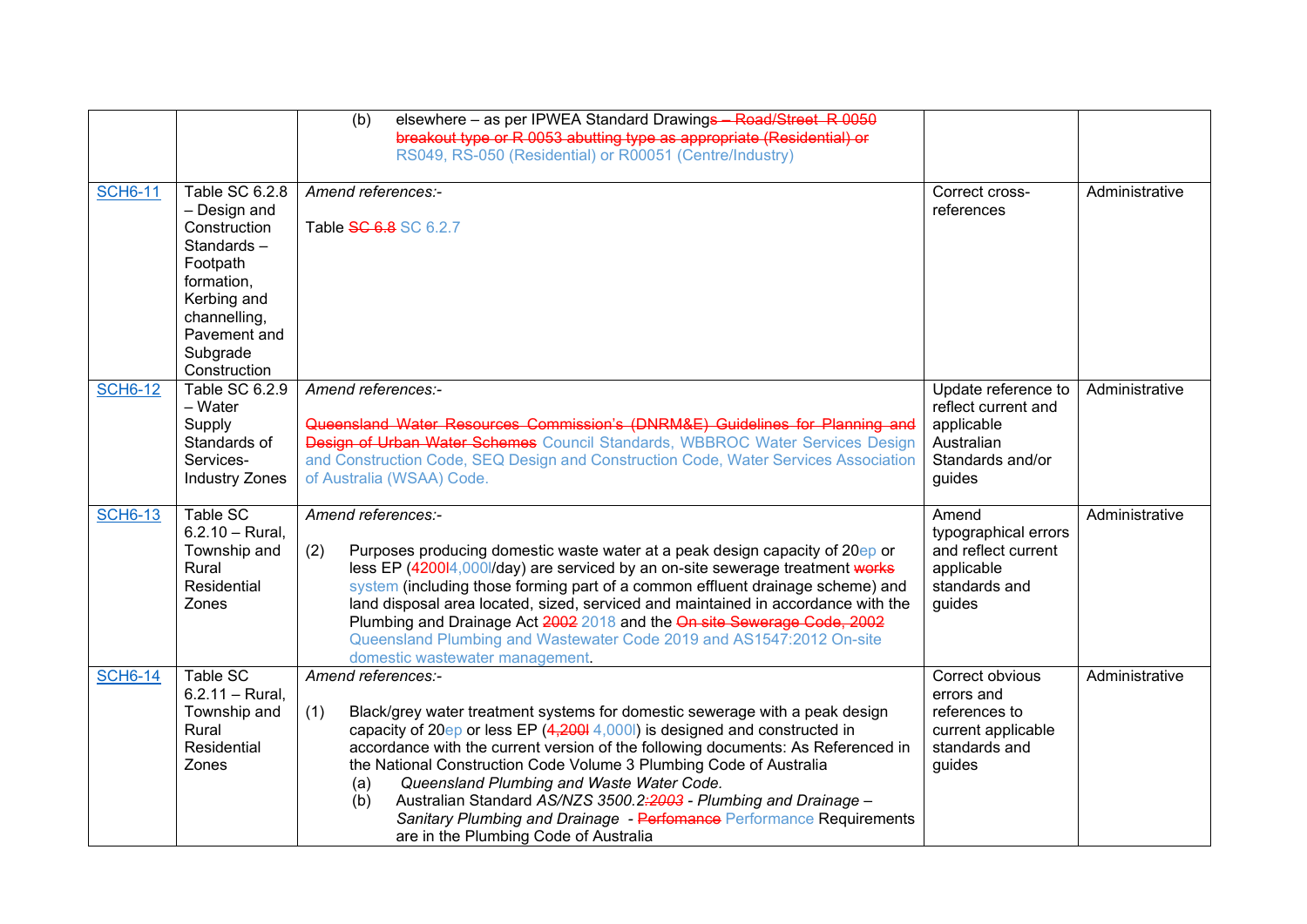|                |                                                                                 | Australian Standard AS/NZS 1547;2000 - On-site Domestic Waste Water<br>(c)<br>Management - No Reference to sections<br>Australian Standard AS/NZS 1546.1:1998 - Delete - Septic Tanks.<br>(d)<br>Australian Standard AS/NZS 1546.3:2004 - On-site Domestic Waste Water<br>(e)                                                                                                                                                                                                                                                                                                                                                                                                                                                                                                                                                                        |                                                                                                      |                |
|----------------|---------------------------------------------------------------------------------|------------------------------------------------------------------------------------------------------------------------------------------------------------------------------------------------------------------------------------------------------------------------------------------------------------------------------------------------------------------------------------------------------------------------------------------------------------------------------------------------------------------------------------------------------------------------------------------------------------------------------------------------------------------------------------------------------------------------------------------------------------------------------------------------------------------------------------------------------|------------------------------------------------------------------------------------------------------|----------------|
|                |                                                                                 | <b>Treatment Units-Delete</b><br>Waterless composting toilets, chemical toilets and incinerating or other toilets<br>(2)<br>designed and constructed in accordance with Australian Standard AS/NZS<br>1546.2:2001 - Delete - Waterless Composting Toilets and the Environmental<br>Protection (Waste Management) Regulation 2000.<br>On-site water supply designed and constructed in accordance with:<br>(3)<br>Australian Standard AS/NZS 3500.1:2003 - Plumbing and Drainage -<br>(a)                                                                                                                                                                                                                                                                                                                                                             |                                                                                                      |                |
|                |                                                                                 | Water Services Delete - Performance requirements are in the Plumbing<br>Gode of Australia.<br>Australian Standard AS/NZS 2180-1986 - Metal Rainwater Goods -<br>(b)<br>Selection and Installation.                                                                                                                                                                                                                                                                                                                                                                                                                                                                                                                                                                                                                                                   |                                                                                                      |                |
| <b>SCH6-15</b> | Table SC<br>$6.2.11 - Urban$<br>$Zones -$<br>Reticulated<br><b>Water Supply</b> | Amend references:-<br><b>Reticulated Water Supply</b><br>(2)<br>Construction:<br>(a) AUS-SPEC No.1 - Development Specification Series. Construction by<br>IPWEA and the Water Supply Code of Australia (WSA03-2002), or substituting<br><b>Queensland version</b> Council Standards, WBBROC Water Services Design<br>and Construction Code, SEQ Design and Construction Code, Water Services<br>Association of Australia (WSAA) Code.<br>Reticulated Sewerage System<br>Construction:<br>(2)<br>(a) AUS-SPEC No.1 - Development Specification Series, Construction by<br><b>IPWEA and the Water Supply Code of Australia (WSA03-2002), or substituting</b><br>Queensland version Council Standards, WBBROC Water Services Design<br>and Construction Code, SEQ Design and Construction Code, Water Services<br>Association of Australia (WSAA) Code. | Update reference to<br>reflect current and<br>applicable<br>Australian<br>Standards and/or<br>quides | Administrative |
| <b>SCH6-16</b> | Table SC<br>$6.2.12 -$<br>Stormwater<br>Quantity<br>Standards of<br>Service     | Amend table details as follows:-                                                                                                                                                                                                                                                                                                                                                                                                                                                                                                                                                                                                                                                                                                                                                                                                                     | Corrects an<br>obvious error and<br>updates references<br>to standards                               | Administrative |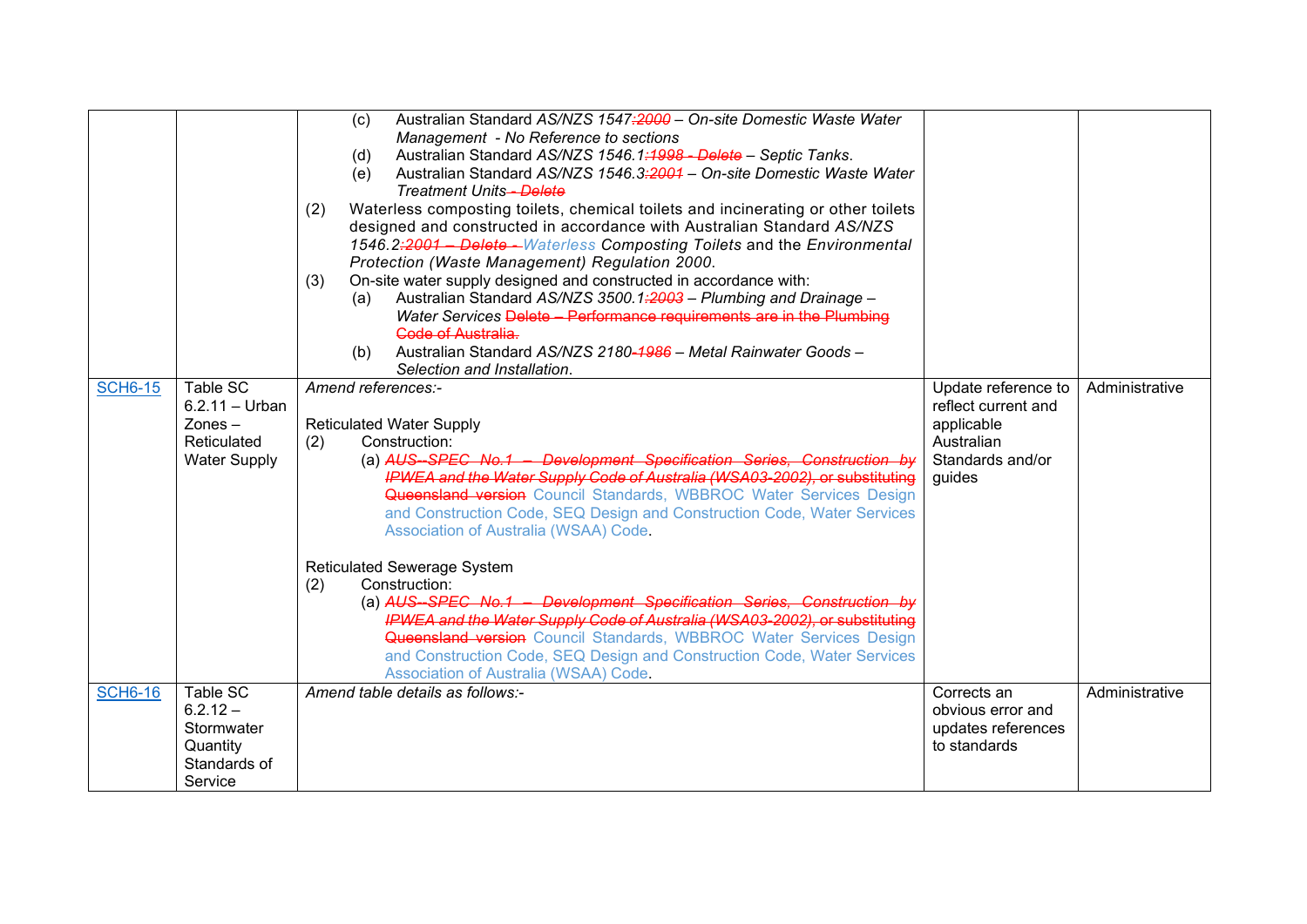|                |                                                                                 | <b>Zones</b>                                                                                                                                                                                                                                                                           | <b>Planned Standards of Service</b>                                                                                                                                                                                                                                                                                                                                                                                                                                                                                                                                                                                                                                                                                                                                                                                                                                                                                                                                                                                                                                                                                                                                                                                                                                                                              |                                    |                |
|----------------|---------------------------------------------------------------------------------|----------------------------------------------------------------------------------------------------------------------------------------------------------------------------------------------------------------------------------------------------------------------------------------|------------------------------------------------------------------------------------------------------------------------------------------------------------------------------------------------------------------------------------------------------------------------------------------------------------------------------------------------------------------------------------------------------------------------------------------------------------------------------------------------------------------------------------------------------------------------------------------------------------------------------------------------------------------------------------------------------------------------------------------------------------------------------------------------------------------------------------------------------------------------------------------------------------------------------------------------------------------------------------------------------------------------------------------------------------------------------------------------------------------------------------------------------------------------------------------------------------------------------------------------------------------------------------------------------------------|------------------------------------|----------------|
|                |                                                                                 | Rural, Rural<br><b>Residential</b><br>and<br>Township<br>Zones and<br>the Low<br><b>Density</b><br>Residential,<br>Local<br><b>Centre and</b><br><b>Community</b><br><b>Facilities</b><br>Zones in<br>the Bunya<br><b>Mountains</b><br><b>Precinct</b><br><b>Urban</b><br><b>Zones</b> | In all circumstances:<br>(1)<br>No existing or planned municipal stormwater<br>collection systems.<br>Roof water drained to a 4500litre 45,000l rain water<br>(2)<br>tank.<br>(3)<br>Drainage is discharged from the boundary of the<br>development site:<br>without nuisance and annoyance to adjoining<br>(a)<br>or downstream properties,<br>into natural systems, and<br>(b)<br>(c)<br>with conveyance to a lawful point of discharge<br>including by way of easement where drainage<br>systems traverse private property into natural<br>systems,<br>For reconfiguring a lot:<br>(1)<br>Impervious surfaces, roads or lot drainage captured<br>and infiltrated on site to prevent an increase in the<br>outflow from the site under normal operating<br>conditions.<br>No concentrated runoff, prolonged ponding, scour,<br>(2)<br>undercut or erosion from runoff.<br>Overland flow paths held in a grassed state.<br>(3)<br>Roof water, impervious surface, road or lot drainage<br>captured and drained to a legal point of discharge and to<br>prevent concentrated flows or downstream nuisance (no<br>worsening of stormwater flow rates, levels and velocities) in<br>accordance with standards of service in the Queensland<br>Urban Drainage Manual - Volume 1: Text, Second Edition<br>2007-2017. |                                    |                |
| <b>SCH6-17</b> | Table SC<br>$6.2.14 -$<br>Stormwater<br>Design and<br>Construction<br>Standards |                                                                                                                                                                                                                                                                                        | Amend table details as follows:-                                                                                                                                                                                                                                                                                                                                                                                                                                                                                                                                                                                                                                                                                                                                                                                                                                                                                                                                                                                                                                                                                                                                                                                                                                                                                 | Updates references<br>to standards | Administrative |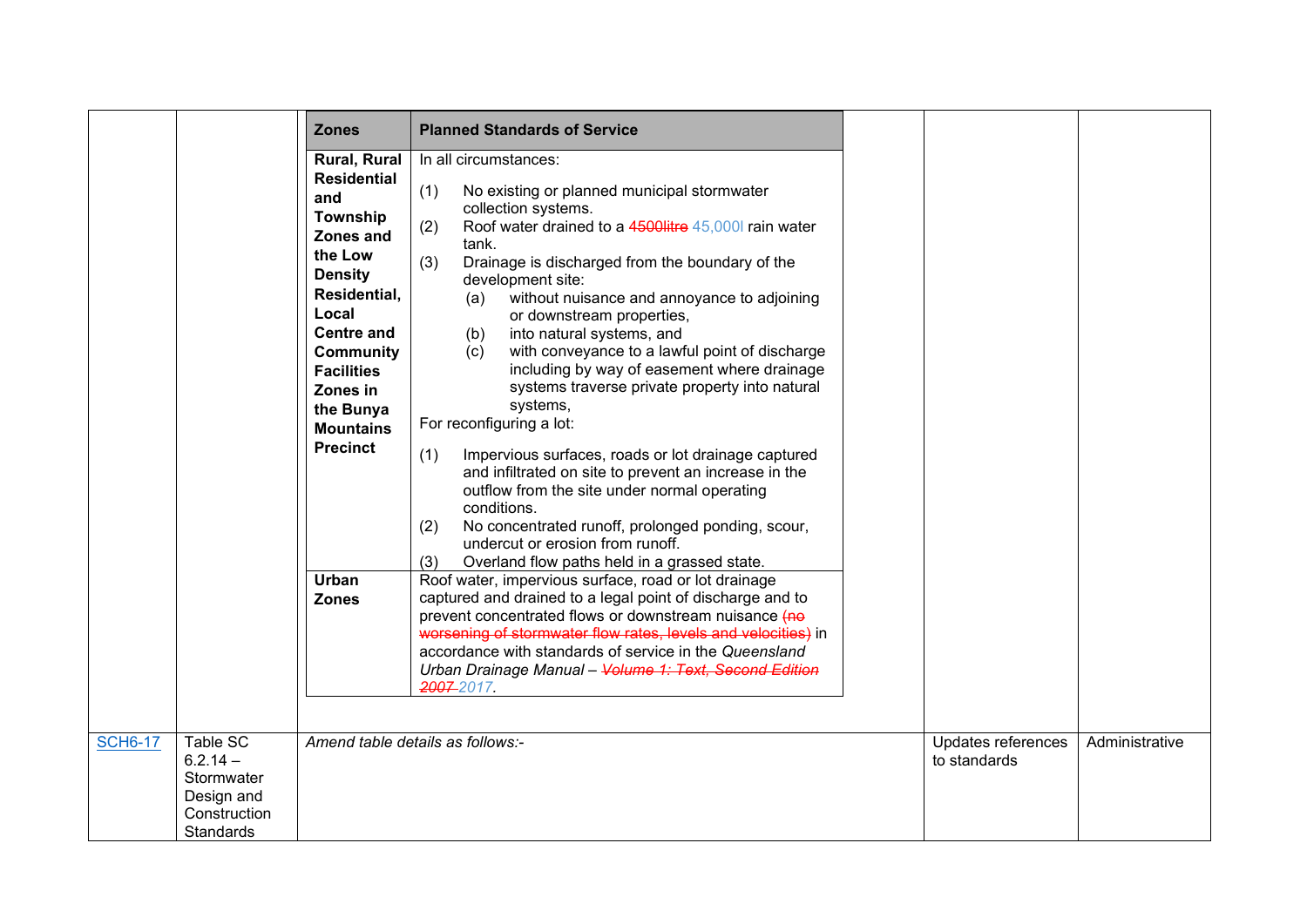|                                                                                                                                                                 | <b>Design Feature</b>                                                     | <b>Design and Construction Standards</b>                                                                                                                                                                                                                                                                                                                        |                                                               |                |
|-----------------------------------------------------------------------------------------------------------------------------------------------------------------|---------------------------------------------------------------------------|-----------------------------------------------------------------------------------------------------------------------------------------------------------------------------------------------------------------------------------------------------------------------------------------------------------------------------------------------------------------|---------------------------------------------------------------|----------------|
|                                                                                                                                                                 | <b>Drainage</b><br>systems/structur<br>es for roads, lots<br>and culverts | Urban and Rural Residential Zones -<br>(1)<br>Queensland Urban Drainage Manual - 2017<br>Volume 1: Text 5.18 and IPWEA Standard<br>Drawings - Drainage.<br>Rural and Township Zones - Queensland<br>(2)<br>Department of Main Roads - Urban Road<br>Design - Volume 2 - Culvert Design (Sect 10-<br>1800 to 10-2080) and IPWEA Standard<br>Drawings - Drainage. |                                                               |                |
|                                                                                                                                                                 | Roof<br>drainage<br>systems<br>Design rainfall for                        | Australian Standard - AS2180-1986 - Metal<br>(1)<br>Rainwater Goods - Selection and Installation.<br>Australian Standard - AS3500.3.1 - 1998 -<br>(2)<br>National Plumbing and Drainage - Part 3.1:<br>Stormwater<br>Drainage<br>Performance<br>$\equiv$<br>Requirements.<br>Australian Rainfall and Runoff                                                     |                                                               |                |
|                                                                                                                                                                 | stormwater flows<br><b>Temporary</b><br>and                               | International Erosion Control Association (Australia)                                                                                                                                                                                                                                                                                                           |                                                               |                |
|                                                                                                                                                                 | permanent<br>methods of water<br>quality control                          | <b>Best Practice Erosion and Sediment Control (BPESC)</b>                                                                                                                                                                                                                                                                                                       |                                                               |                |
|                                                                                                                                                                 | <b>Maintenance</b><br>of<br><b>Works</b>                                  | Materials and works maintained by the proponent at<br>their expense for 12 months.                                                                                                                                                                                                                                                                              |                                                               |                |
| Table SC<br><b>SCH6-18</b><br>$6.2.15 -$<br>Electricity,<br>Telecommunic<br>ations and<br><b>Street Lighting</b><br>Standards of<br>Service and<br>Construction | Amend references and renumber:                                            |                                                                                                                                                                                                                                                                                                                                                                 | Updates to reflect<br>the current<br>Australian<br>Standard/s | Administrative |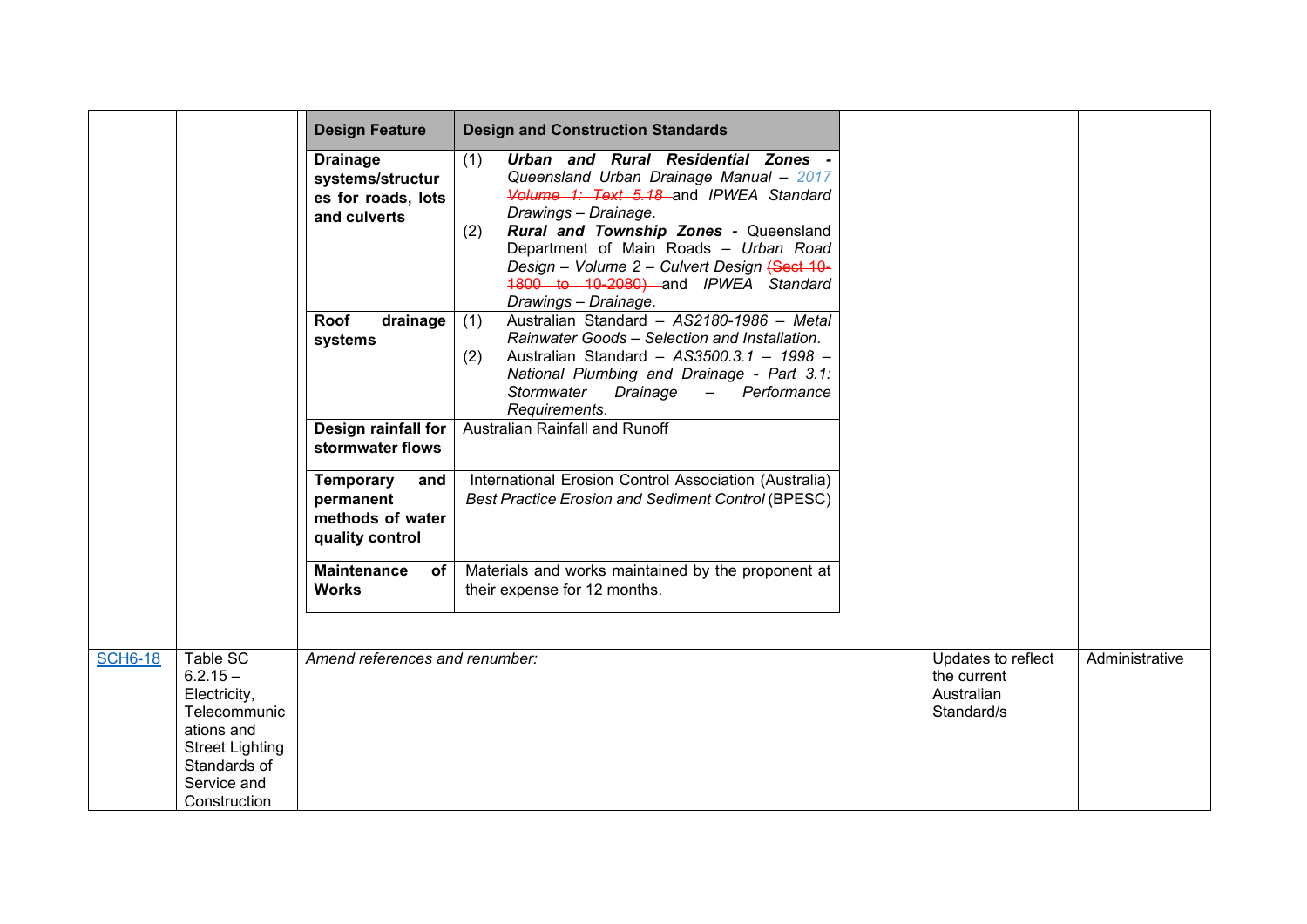| <b>Element</b>            | <b>Planned Standards of Service and Construction</b>                                                                                                                                                                                                                                         |  |
|---------------------------|----------------------------------------------------------------------------------------------------------------------------------------------------------------------------------------------------------------------------------------------------------------------------------------------|--|
| <b>Electricity</b>        | All - The standards of services nominated by<br>(1)<br>the electricity supply authority with reticulated<br>electricity to be made available at the<br>property boundary.                                                                                                                    |  |
|                           | <b>Rural Zone - Alternative power may be</b><br>(2)<br>considered where agreed to by the electricity<br>service authority.                                                                                                                                                                   |  |
|                           | <b>Urban Zones</b> - Electricity supply is to be<br>(3)<br>undergrounded with common trenching of<br>services restricted to electricity and<br>telecommunications in one trench with sewer<br>and water mains in separate trenches.<br><b>Construction</b> – Ergon Specifications URD<br>(4) |  |
| <b>Telecommunications</b> | Underground Residential Distribution.<br>The standards of service nominated by the relevant<br>telecommunications supply authority with<br>reticulated services to be made available at the<br>property boundary.                                                                            |  |
|                           | In Urban Zones, common trenching of services is<br>restricted to electricity and telecommunications in<br>one trench with sewer and water mains in separate<br>trenches.                                                                                                                     |  |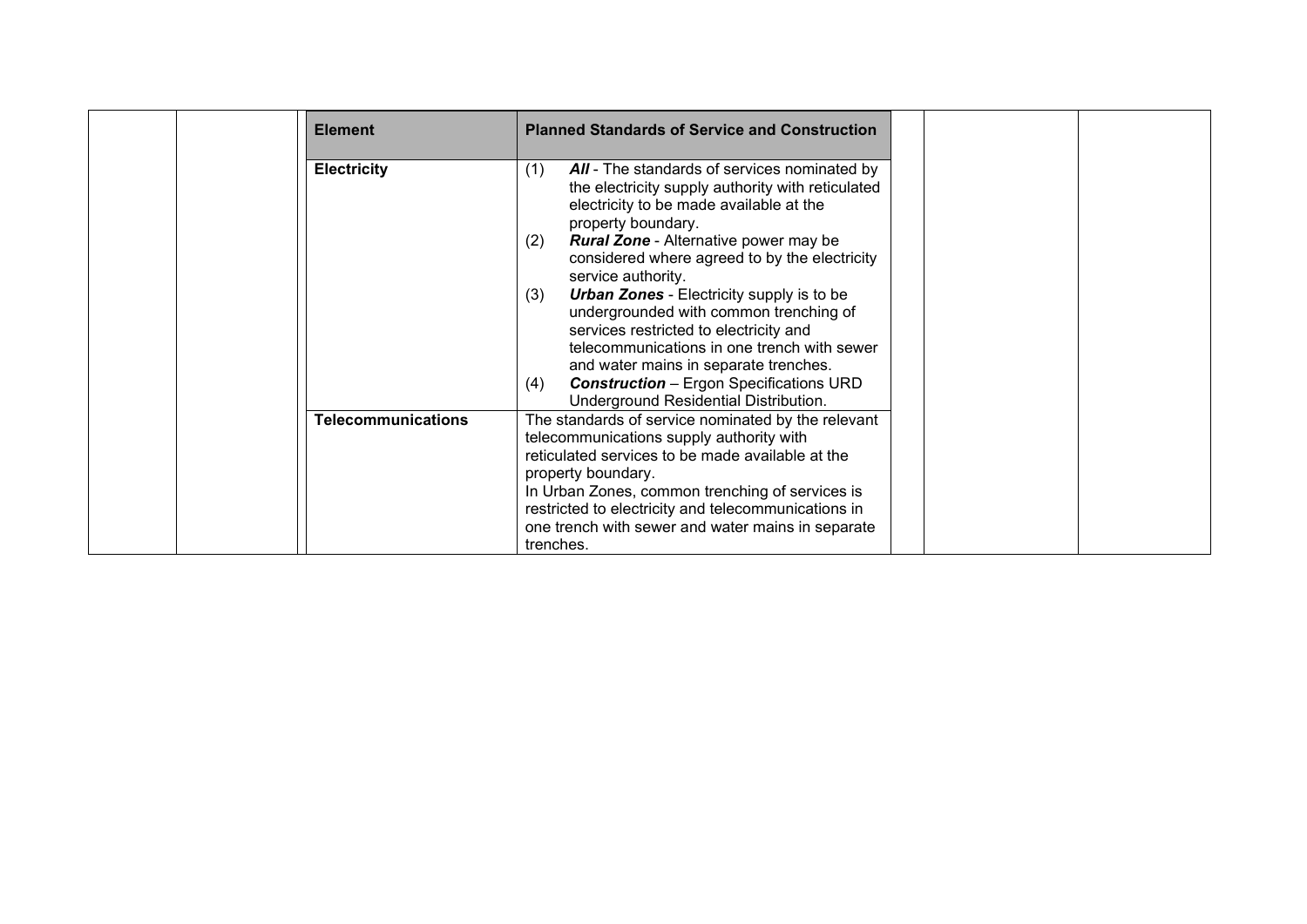<span id="page-15-1"></span><span id="page-15-0"></span>

|       |                                                                                       | <b>Street Lighting in the</b><br><b>Urban and Rural</b><br><b>Residential Zones</b>                                                                                                                         | Reconfiguring a lot involving the opening of a road<br>or the creation of 5 or more lots provides for street<br>lighting installed and designed in accordance with<br>the requirements of:<br>(1)<br>Ergon,<br>Australian Standard AS 1158.3.1-Public<br>(2)<br>Lighting Code (1986) - Table 1.1 certified by<br>a RPEQ Road lighting - Pedestrian area<br>(Category P) lighting,<br>Australian Standard AS 1158.1.1-Road<br>(3)<br>Lighting - Vehicular traffic (Category V)<br>lighting<br>Guide to Traffic Engineering Practice - Part<br>(4) |                                                                     |                |
|-------|---------------------------------------------------------------------------------------|-------------------------------------------------------------------------------------------------------------------------------------------------------------------------------------------------------------|--------------------------------------------------------------------------------------------------------------------------------------------------------------------------------------------------------------------------------------------------------------------------------------------------------------------------------------------------------------------------------------------------------------------------------------------------------------------------------------------------------------------------------------------------|---------------------------------------------------------------------|----------------|
|       |                                                                                       | APPENDIX 1 - INDEX AND GLOSSARY OF ABBREVIATIONS AND ACRONYMS<br>No amendments specific to this section                                                                                                     | 12, Roadway Lighting, AUSROADS, and<br>if on a State-controlled road or a Council sub-<br>(5)<br>arterial or higher order road, the<br>requirements contained in the Department of<br>Main Roads Standard Drawings                                                                                                                                                                                                                                                                                                                               |                                                                     |                |
| AP2-1 | <b>APPENDIX 2 - TABLE OF AMENDMENTS</b><br>Table AP $2.1 -$<br>Table of<br>amendments | Insert new row<br>Version 1.4<br><b>Amendment type: Administrative</b><br>Summary of amendments:<br>Administrative amendments to:<br>update cross-referencing to tables<br>update state planning provisions | Date of adoption and effective date: <lnsert adoption="" effective="" xx=""><br/>Planning scheme version number: South Burnett Regional Council Planning Scheme -<br/>correct spelling and drafting errors throughout the scheme<br/>correct formatting throughout the document<br/>update version numbers and page numbers through the document<br/>update references to applicable standards, drawings and guides</lnsert>                                                                                                                     | Corrects or<br>changes an<br>explanatory matter<br>about the scheme | Administrative |